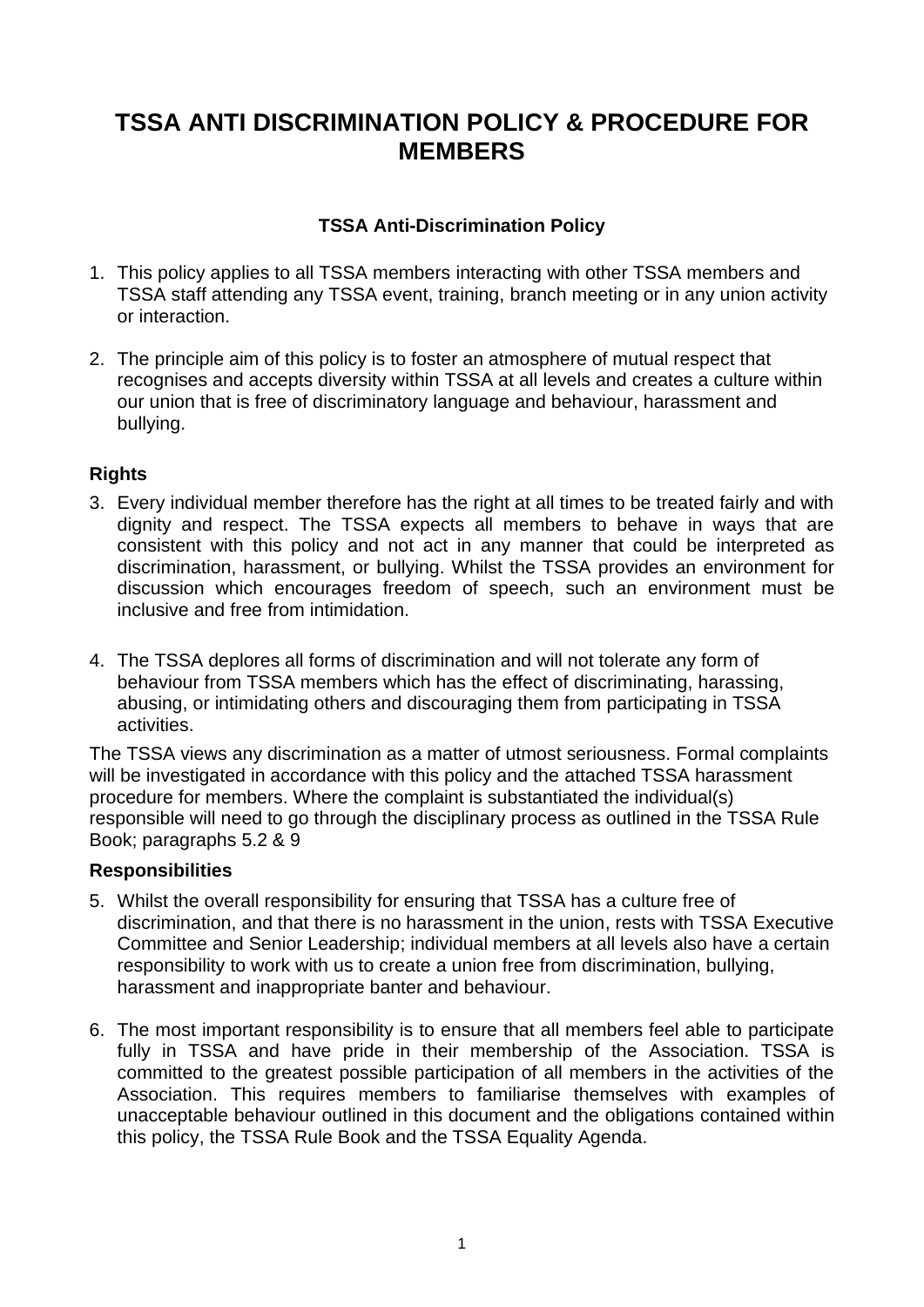7. This policy will be applicable at all TSSA events, training courses and will be disseminated to all branches, Divisional Councils and SOGs. It will be available on the TSSA website.

**The Equality Act 2010Under the Equality Act 2010. discrimination exists where a person who has a protected characteristic is treated less favourably than others. These characteristics are: age, gender reassignment, sex, pregnancy and maternity, marriage and civil partnership, disability, race, religion or belief, sexual orientation.**

**Discrimination can be direct or indirect. Discrimination can take many forms, including bullying and harassment.** 

**Bullying is persistent unwanted behaviour from one person to another which the recipient feels degrades or undermines them.** 

**Harassment is any behaviour towards someone that is unwanted and inappropriate and is related to a protected characteristic or has sexual undertones.** 

Related Documents:

- TSSA Rule Book
- TSSA Equality Agenda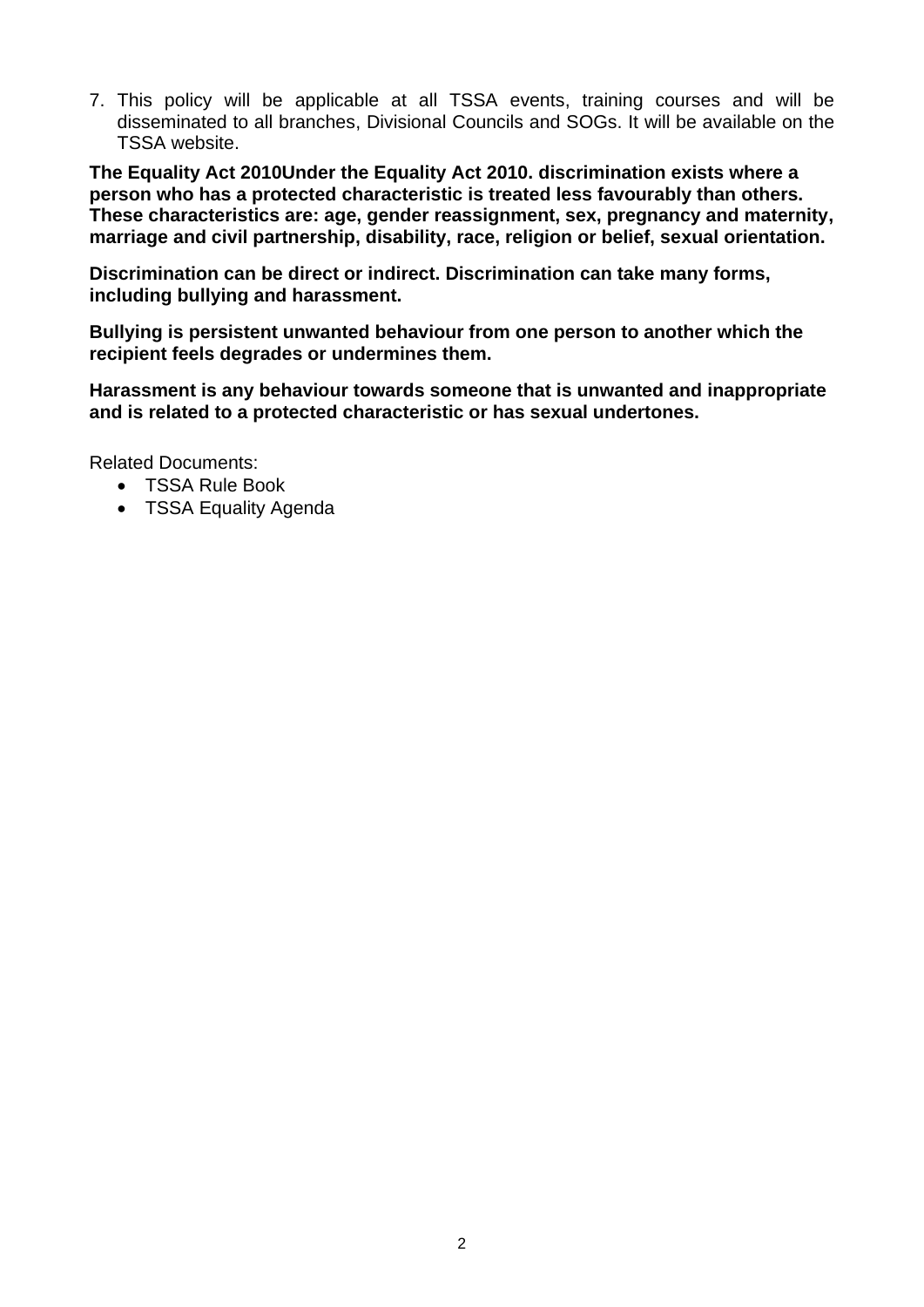# **TSSA Discrimination Procedure**

- 1. It can be a challenge for those who are facing discrimination in any form to have the confidence to address their situation. There are both informal and formal ways of addressing unacceptable behaviour.
- 2. Any member or TSSA staff experiencing discrimination, harassment or bullying by another TSSA member should not wait until things become unbearable. There are three ways in which complaints of discrimination can be dealt with under this policy. It is up to the victim to determine which route is appropriate.
- 3. Complaints made to TSSA will be treated seriously, with sensitivity and in confidence as far as is reasonable and practical by all members and paid staff involved.
- 4. Discrimination and Harassment Advisers TSSA will appoint a minimum of four Discrimination and Harassment Advisers to whom people can speak in confidence. If an individual is in doubt as to whether an incident or series of incidents which have occurred constitute discrimination, they can approach one of the Discrimination and Harassment Advisers on an informal basis. They will be able to advise as to whether the complaint necessitates further action, in which case the matter will be dealt with informally or formally as appropriate.
- 5. The Discrimination and Harassment Advisers will comprise of a minimum of:-
	- $\bullet$  two members of the paid staff
	- ◆ two members of the Executive Committee
	- all of whom will receive appropriate training.
- 6. At conferences, training and other events where none of the Advisers are present, their contact details will be provided to delegates. Branch Officers should disseminate this policy and procedure to their attendees.

## **Route 1 – The Informal Process**

Sometimes the person may not realise their behaviour is unwanted or unacceptable. An individual may raise the issue directly with the person they are experiencing problems with either verbally or in writing.

7. If after seeking advice from an Adviser it is believed the matter can be resolved informally, then the Adviser can either support the member in raising their concerns with the perpetrator or directly approach the person who is being complained about to see if an outcome can be reached.

# **Route 2 – The Formal Procedure**

8. This route should be adopted in circumstances either when the informal procedure has failed to properly address the issue or if the act(s)are so serious that informal processes are inappropriate.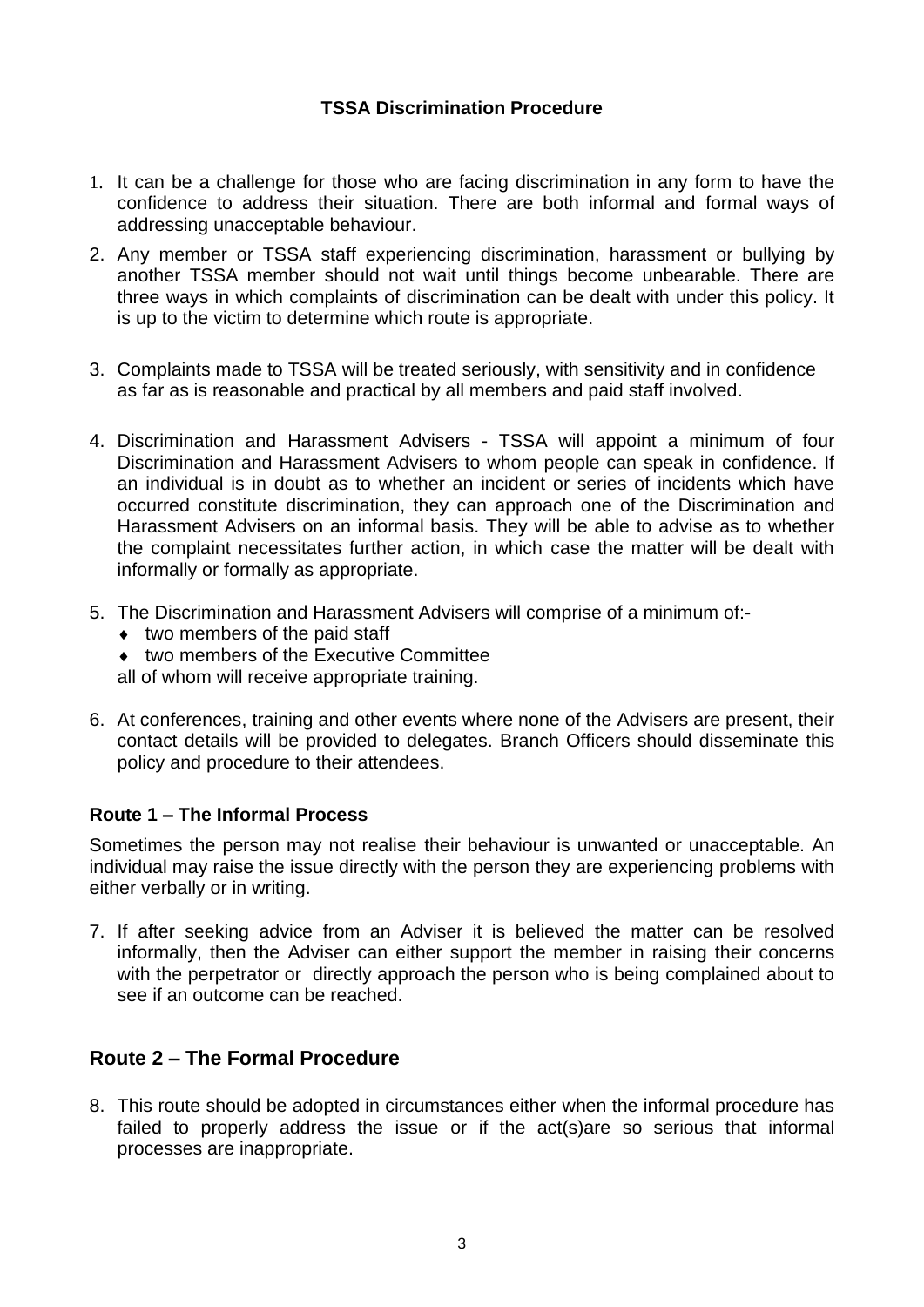- 9. The person complaining about harassment (the 'Complainant') should put the complaint in writing to the General Secretary. If necessary, the General Secretary or their nominee should meet the Complainant at the earliest opportunity to obtain further particulars.
- 10.Once the written complaint has been received, the General Secretary will refer the matter to a Disciplinary Committee under TSSA rule book procedures. The Disciplinary Committee will carry out a thorough investigation as quickly as possible, maintaining confidentiality and utilising the guidelines contained in this document. All parties involved in the investigation are expected to respect the need for confidentiality.
- 11.Steps may be taken by the Disciplinary Committee to keep the Complainant and other party separated during the investigation. In an appropriate case the other party may be temporarily excluded from TSSA events and activities.
- 12.If either party remains dissatisfied with the outcome, then an appeal can be made to conference as per The TSSA Rule Book
- 13.A member who raises a complaint will not suffer victimisation for having brought the complaint. However, if the complaint is found to be untrue and has been brought in bad faith (eg in spite), further action will be taken.

## **Review of the Policy**

14.This policy will be reviewed and monitored regularly and considering any legislation which may be brought in force.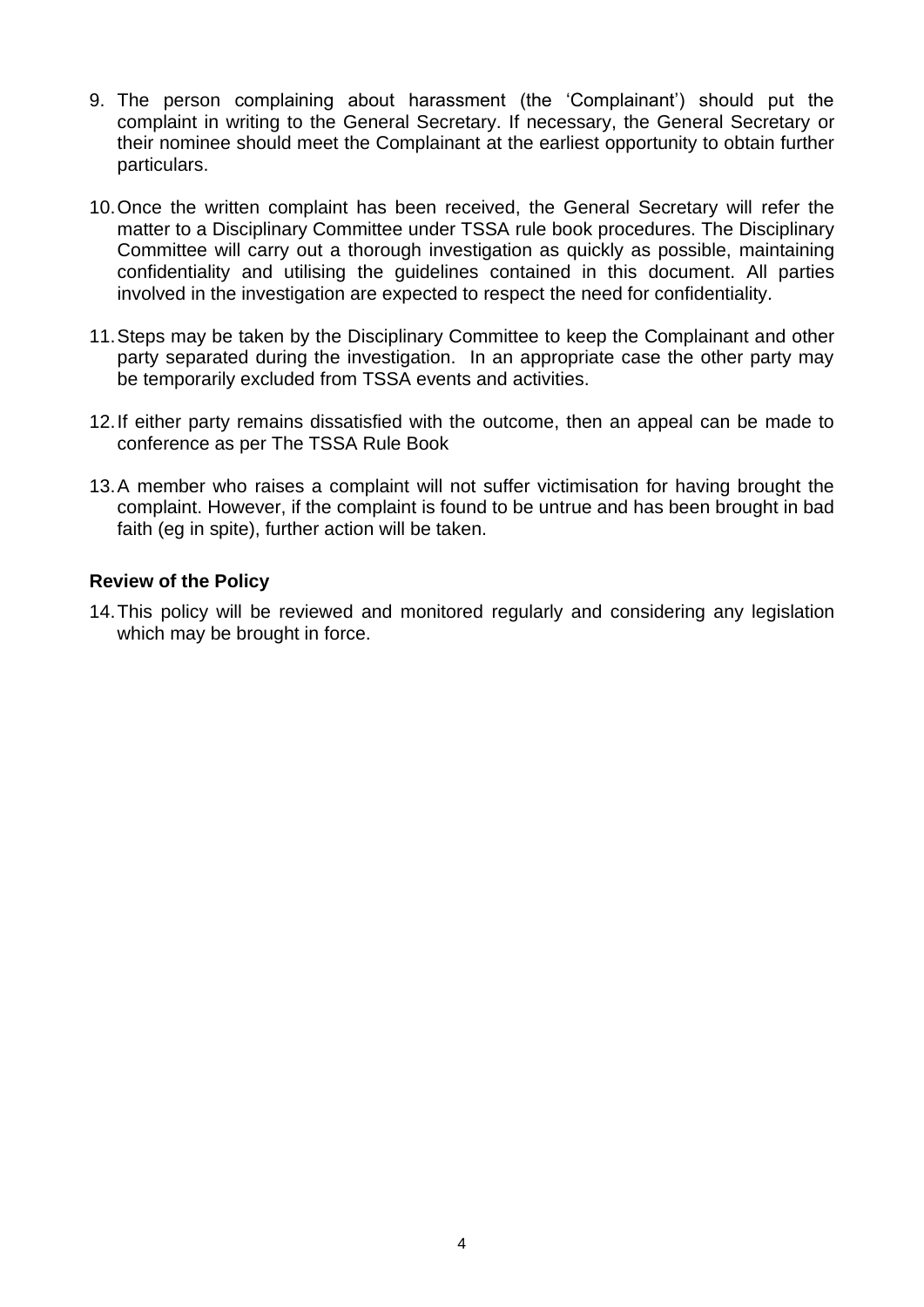# **TSSA Discrimination Procedure Guidelines**

- 1. No disciplinary action shall be taken against any Member until the matter has been properly investigated.
- 2. Formal complaints will be investigated by an appropriately trained Disciplinary Committee selected from a panel consisting of individuals of appropriate integrity, seniority, knowledge and experience, who are able to carry out an investigation into the alleged incidents, and to produce an objective report and recommendations.
- 3. A Disciplinary Committee will be appointed from the Panel by the General Secretary to investigate: to be at liberty to ask the member to reply in writing, to interview witnesses, to obtain documents and other evidence. The Disciplinary Committee will consist of three members. The Disciplinary Panel will include members of the paid staff and former EC members.
- 4. Written details of the complaint shall be put to the member accused.
- 5. Any investigation shall be proportionate in terms of time and expense, having regard to the nature and seriousness of the allegations made. The Disciplinary Committee shall attempt to complete its investigation as promptly as it can.
- 6. The Disciplinary Committee may impose obligations of confidentiality upon any individuals party to the investigation and in case of breach of such obligations the Disciplinary Committee may report such breach to the General Secretary who may refer the breach as a matter of disciplinary action to a differently constituted Disciplinary Committee.
- 7. If any member commits any abuse of process during the Disciplinary Committee's investigation, including but not limited to interference with or intimidation of witnesses or attempts to disrupt or interfere with the Disciplinary Committee's work, the Disciplinary Committee may report such breach to the General Secretary who may refer the breach as a matter of disciplinary action to a differently constituted Disciplinary Committee.
- 8. The accused member shall ordinarily have the opportunity to state their case at a verbal hearing – but in minor cases the Disciplinary Committee may decide to deal with the matter based on the papers provided, especially e.g. where there is no substantial dispute as to the matters complained of.
- 9. The accused member will be allowed to be accompanied at investigation interviews and at any disciplinary hearing by a friend or colleague. That person may represent the member at the hearing but at the discretion of the Disciplinary Committee the member may be required to appoint a different person (e.g. if the Disciplinary Committee thinks that proceedings might otherwise be disrupted, or confidentiality breached). In serious cases, where e.g. the accused member's livelihood is at risk, exceptional allowance for formal legal representation may be made – but at the member's own cost, and at the absolute discretion of the Disciplinary Committee.